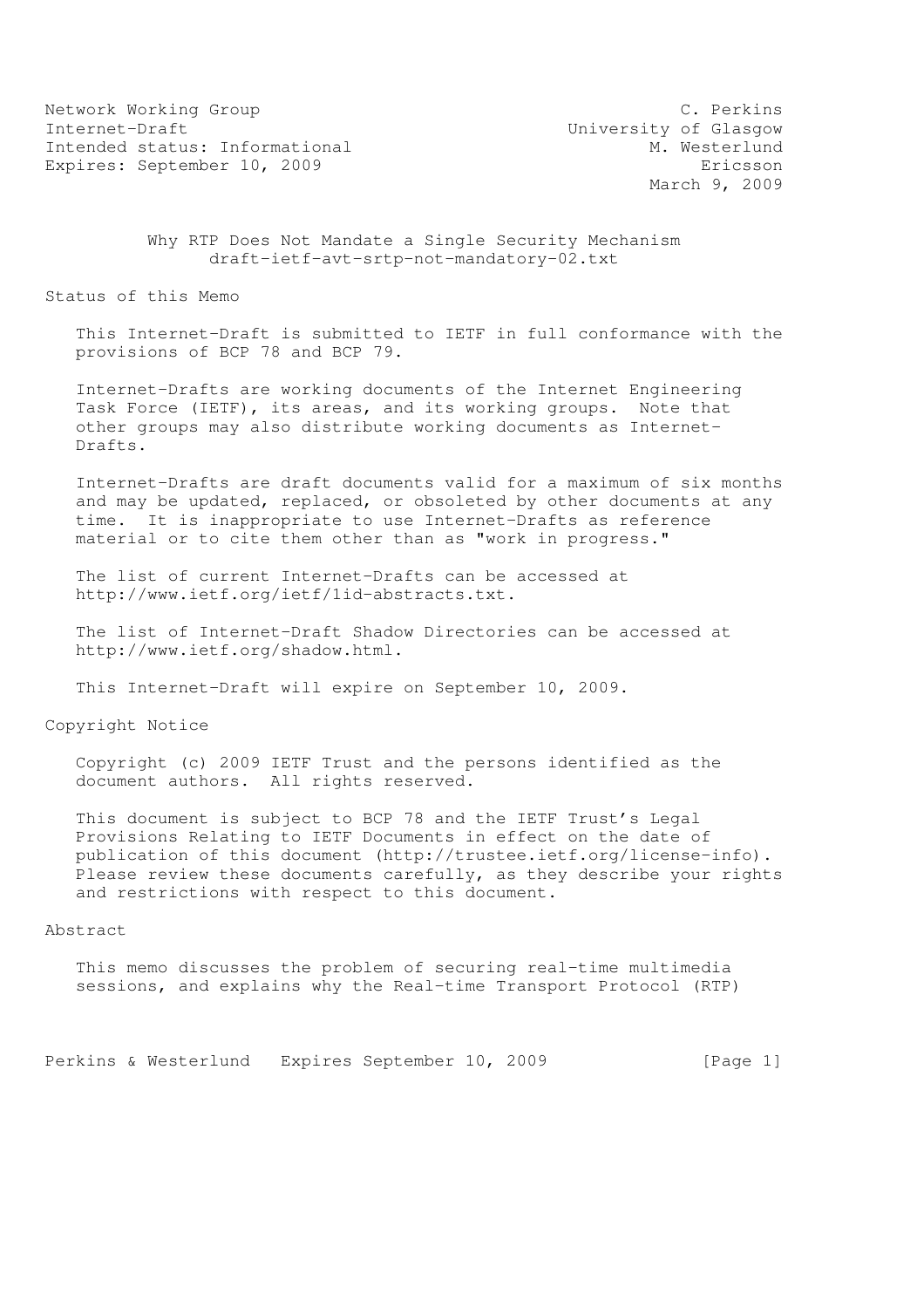does not mandate a single media security mechanism.

Table of Contents

|    | RTP Applications and Deployment Scenarios 3                   |  |
|----|---------------------------------------------------------------|--|
|    | 3. Implications for RTP Media Security 4                      |  |
|    | 4. Implications for Key Management 5                          |  |
|    | 5. On the Requirement for Strong Security in IETF protocols 6 |  |
| 6. |                                                               |  |
|    | 7. Security Considerations 7                                  |  |
|    |                                                               |  |
|    |                                                               |  |
|    |                                                               |  |
|    |                                                               |  |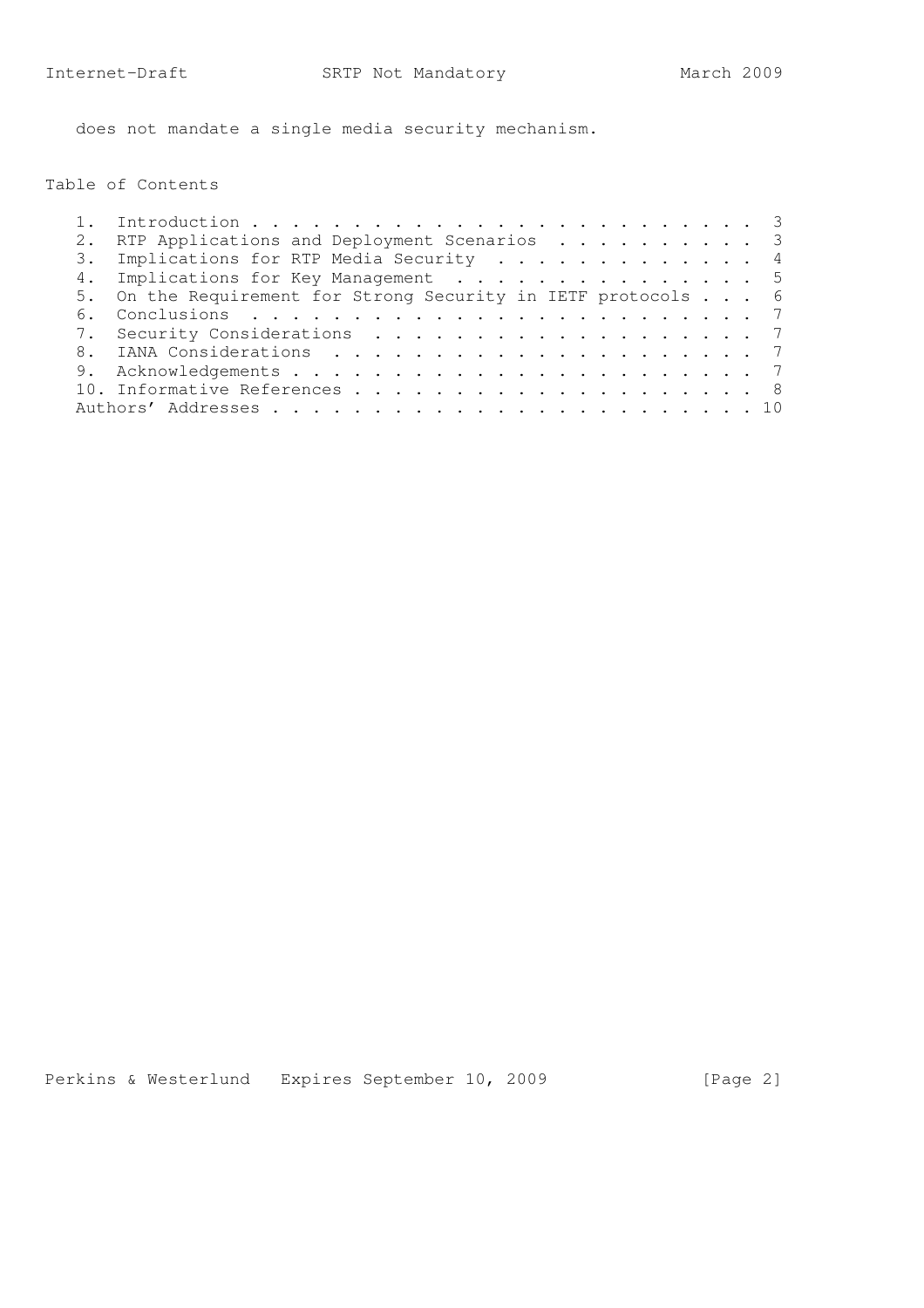# 1. Introduction

 The Real-time Transport Protocol (RTP) [RFC3550] is widely used for voice over IP, Internet television, video conferencing, and various other real-time and streaming media applications. Despite this, the base RTP specification provides very limited options for media security, and defines no standard key exchange mechanism. Rather, a number of extensions are defined to provide confidentiality and authentication of media streams, and to exchange security keys. This memo outlines why it is appropriate that multiple extension mechanisms are defined, rather than mandating a single media security and keying mechanism.

 This memo provides information for the community; it does not specify a standard of any kind.

The structure of this memo is as follows: we begin, in Section 2 by describing the scenarios in which RTP is deployed. Following this, Section 3 outlines the implications of this range of scenarios for media confidentially and authentication, and Section 4 outlines the implications for key exchange. Section 5 outlines how the RTP framework meets the requirement of BCP 61. Section 6 then concludes and gives some recommendations. Finally, Section 7 outlines the security considerations, and Section 8 outlines IANA considerations.

#### 2. RTP Applications and Deployment Scenarios

 The range of application and deployment scenarios where RTP has been used includes, but is not limited to, the following:

- o Point-to-point voice telephony (fixed and wireless networks)
- o Point-to-point video conferencing
- o Centralised group video conferencing with a multipoint conference unit (MCU)
- o Any Source Multicast video conferencing (light-weight sessions; Mbone conferencing)
- o Point-to-point streaming audio and/or video
- o Single Source Multicast streaming to large group (IPTV and MBMS [MBMS])
- o Replicated unicast streaming to a group

Perkins & Westerlund Expires September 10, 2009 [Page 3]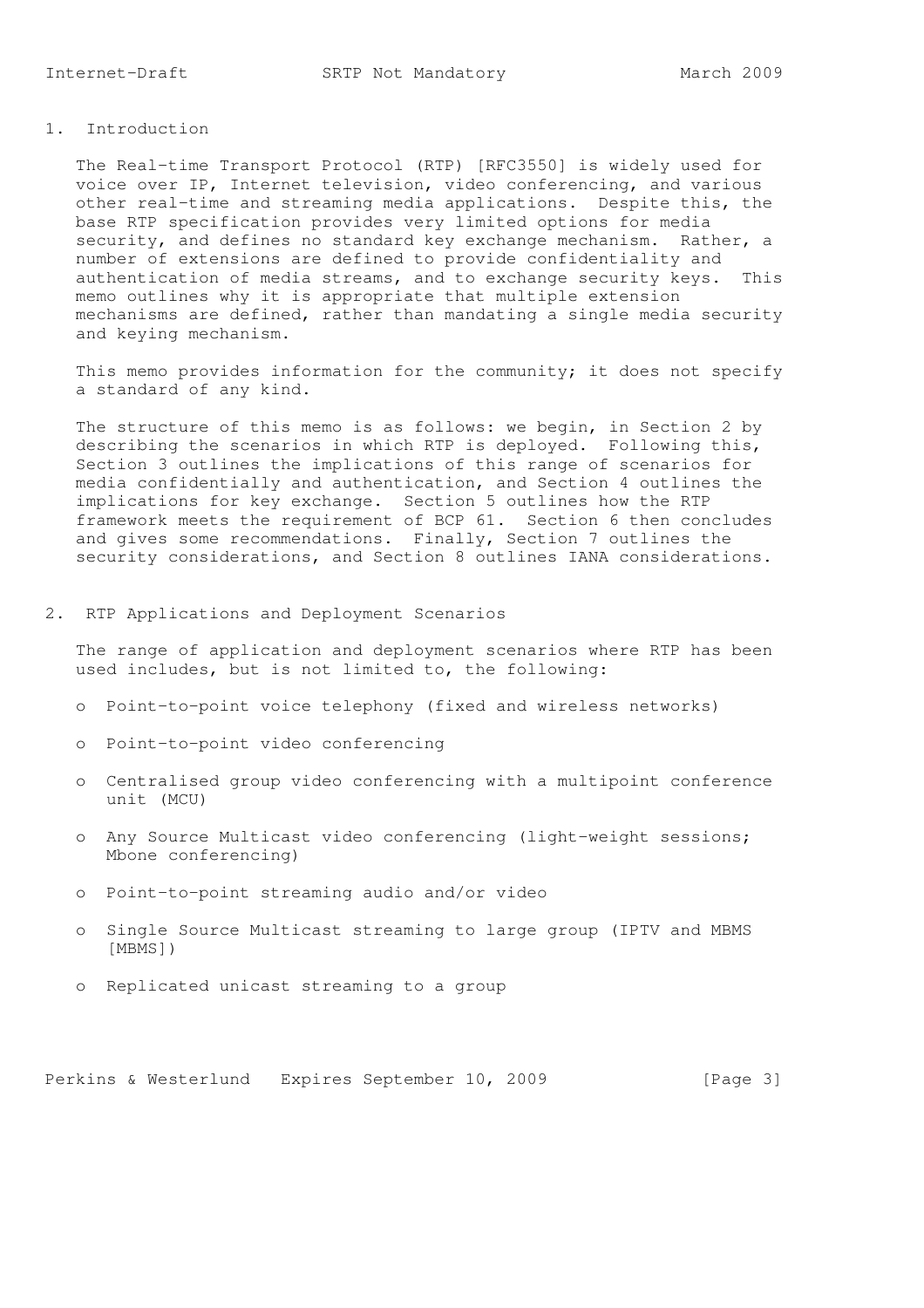- o Interconnecting components in music production studios and video editing suites
- o Interconnecting components of distributed simulation systems
- o Streaming real-time sensor data

 As can be seen, these scenarios vary from point-to-point to very large multicast groups, from interactive to non-interactive, and from low bandwidth (kilobits per second) to very high bandwidth (multiple gigabits per second). While most of these applications run over UDP [RFC0768], some use TCP [RFC0793], [RFC4614] or DCCP [RFC4340] as their underlying transport. Some run on highly reliable optical networks, others use low rate unreliable wireless networks. Some applications of RTP operate entirely within a single trust domain, others are inter-domain, with untrusted (and potentially unknown) users. The range of scenarios is wide, and growing both in number and in heterogeneity.

3. Implications for RTP Media Security

 The wide range of application scenarios where RTP is used has led to the development of multiple solutions for media security, considering different requirements. Perhaps the most widely applicable of these solutions is the Secure RTP (SRTP) framework [RFC3711]. This is an application-level media security solution, encrypting the media payload data (but not the RTP headers) to provide some degree of confidentiality, and providing optional source origin authentication. It was carefully designed to be both low overhead, and to support the group communication features of RTP, across a range of networks.

 SRTP is not the only media security solution in use, however, and alternatives are more appropriate for some scenarios. For example, many client-server streaming media applications can run over a single TCP connection, multiplexing media data with control information on that connection (RTSP [I-D.ietf-mmusic-rfc2326bis] is a widely used example of such a protocol). The natural way to provide media security for such client-server media applications is to use TLS [RFC5246] to protect the TCP connection, sending the RTP media data over the TLS connection. Using the SRTP framework in addition to TLS is unncessary, and would result in double encryption of the media, and SRTP cannot be used instead of TLS since it is RTP-specific, and so cannot protect the control traffic.

 Other RTP use cases work over networks which provide security at the network layer, using IPsec. For example, certain 3GPP networks need IPsec security associations for other purposes, and can reuse those

Perkins & Westerlund Expires September 10, 2009 [Page 4]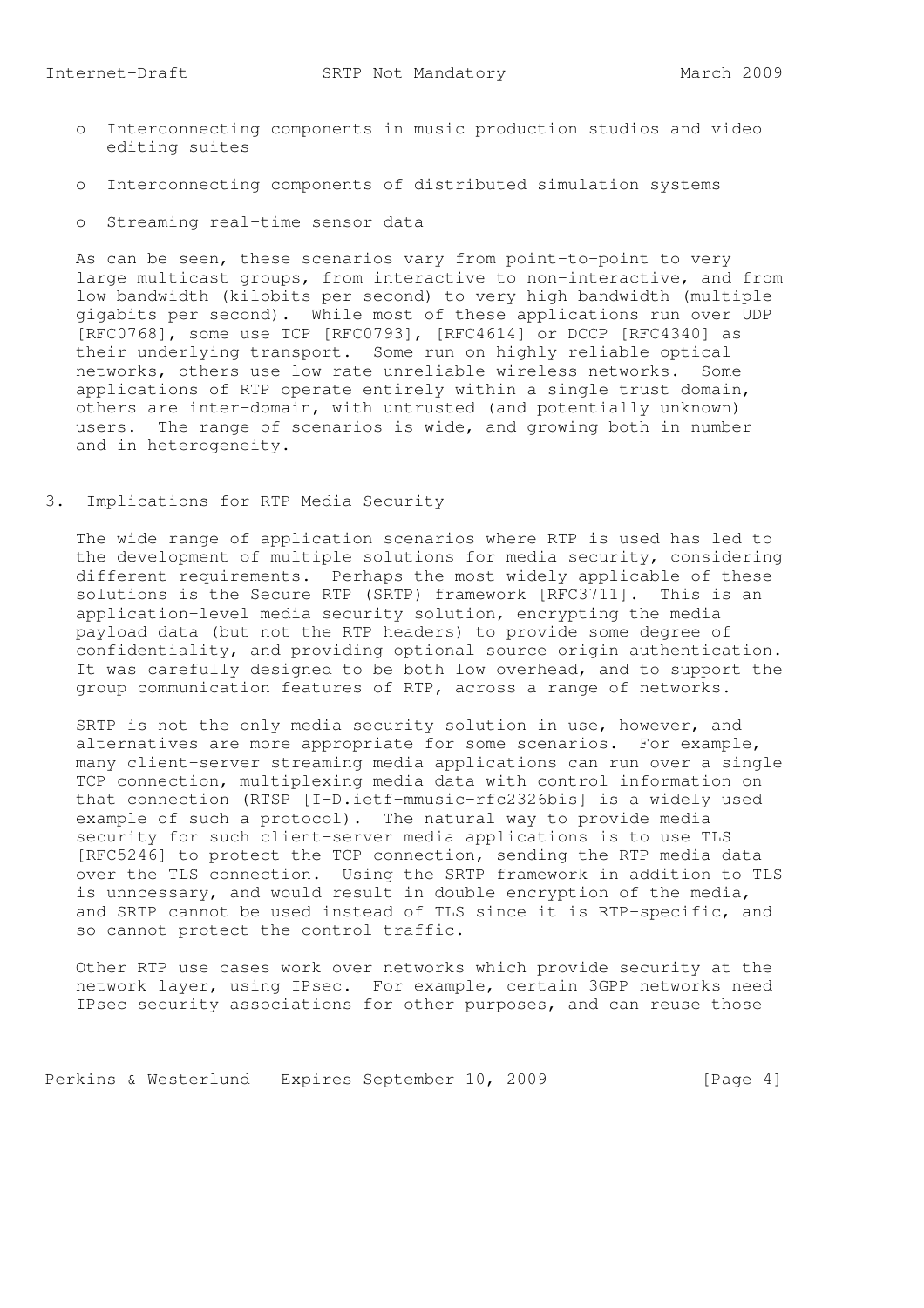to secure the RTP session [3GPP.33.210]. SRTP is, again, unnecessary in such environments, and its use would only introduce overhead for no gain.

 For some applications it is sufficient to protect the RTP payload data while leaving RTP, transport, and network layer headers unprotected. An example of this is RTP broadcast over DVB-H [ETSI.TS.102.474], where one mode of operation uses ISMAcryp (http://www.isma.tv) to protect the media data only.

 Finally, the link layer may be secure, and it may be known that the RTP media data is constrained to that single link (for example, when operating in a studio environment, with physical link security). An environment like this is inherently constrained, but might avoid the need for application, transport, or network layer media security.

 All these are application scenarios where RTP has seen commerical deployment. Other use case also exist, with additional requirements. There is no media security protocol that is appropriate for all these environments. Accordingly, multiple RTP media security protocols can be expected to remain in wide use.

4. Implications for Key Management

 With such a diverse range of use case come a range of different protocols for RTP session establishment. Mechanisms used to provide security keying for these different session establishment protocols can basically be put into two categories: inband and out-of-band in relation to the session establishment mechanism. The requirements for these solutions are highly varying. Thus a wide range of solutions have been developed in this space:

- o The most common use case for RTP is probably point-to-point voice calls or centralised group conferences, negotiated using SIP [RFC3261] with the SDP offer/answer model [RFC3264], operating on a trusted infrastructure. In such environments, SDP security descriptions [RFC4568] or the MIKEY [RFC4567] protocol are appropriate keying mechanisms, piggybacked onto the SDP [RFC4566] exchange. The infrastructure may be secured by protecting the SIP exchange using TLS or S/MIME, for example [RFC3261].
- o Point-to-point RTP sessions may be negotiated using SIP with the offer/answer model, but operating over a network with untrusted infrastructure. In such environments, the key management protocol is run on the media path, bypassing the untrusted infrastructure. Protocols such as DTLS [I-D.ietf-avt-dtls-srtp] or ZRTP [I-D.zimmermann-avt-zrtp] are useful here.

Perkins & Westerlund Expires September 10, 2009 [Page 5]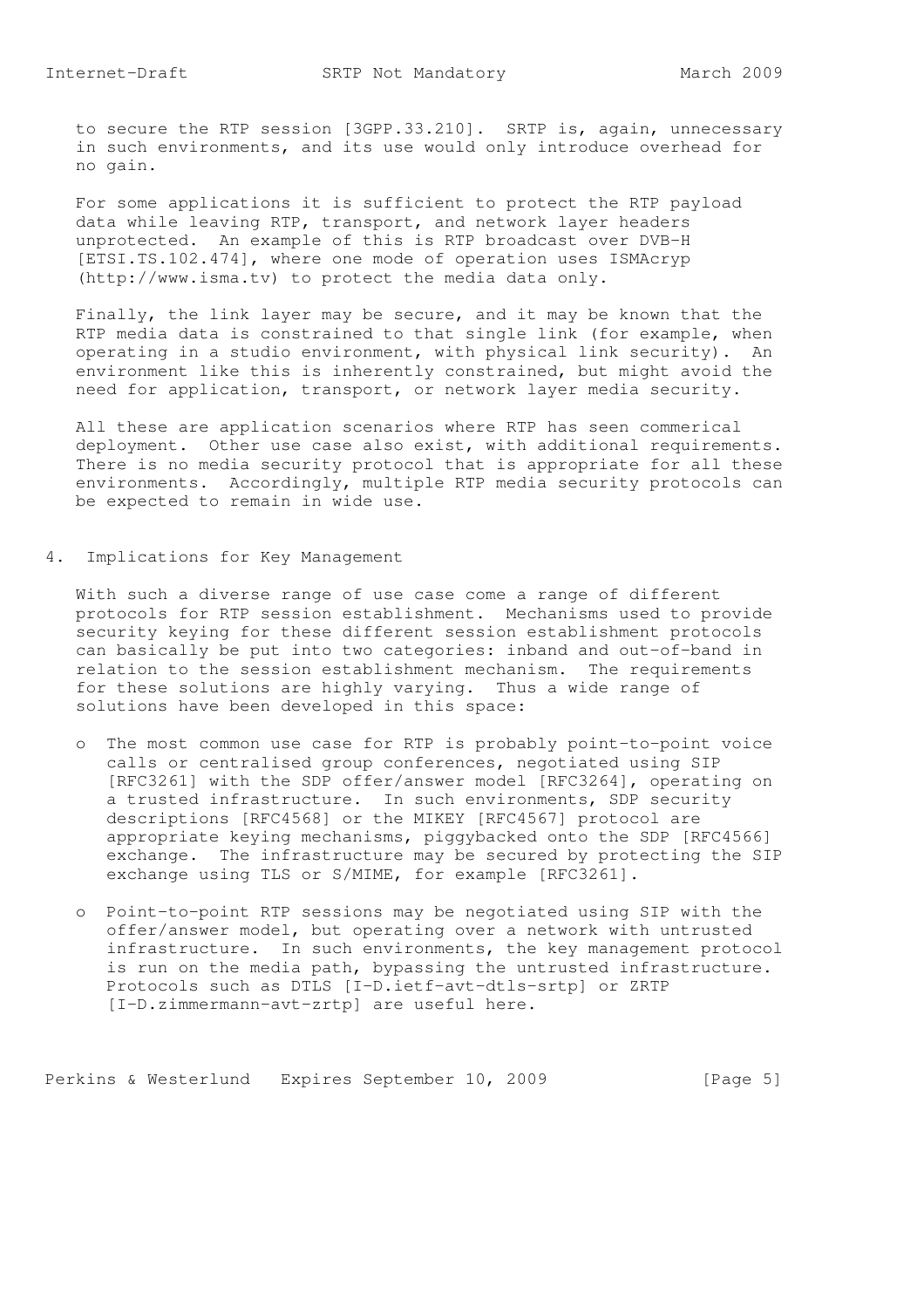- o For point-to-point client-server streaming of RTP over RTSP, a TLS association is appropriate to manage keying material, in much the same manner as would be used to secure an HTTP session.
- o A session description may be sent by email, secured using X.500 or PGP, or retrieved from a web page, using HTTP with TLS.
- o A session description may be distributed to a multicast group using SAP or FLUTE secured with S/MIME.
- o A session description may be distributed using the Open Mobile Alliance DRM key management specification [OMA-DRM] when using a point-to-point streaming session setup with RTSP in the 3GPP PSS environment [PSS].
- o In the 3GPP Multimedia Broadcast Multicast Service (MBMS) system, HTTP and MIKEY are used for key management [MBMS-SEC].

 A more detailed survey of requirements for media security management protocols can be found in [I-D.ietf-sip-media-security-requirements]. As can be seen, the range of use cases is wide, and there is no single protocol that is appropriate for all scenarios. These solutions have been further diversified by the existence of infrastructure elements such as authentication solutions that are tied into the key manangement.

5. On the Requirement for Strong Security in IETF protocols

 BCP 61 [RFC3365] puts a requirement on IETF protocols to provide strong, mandatory to implement, security solutions. This is actually quite a difficult requirement for any type of framework protocol, like RTP, since one can never know all the deployment scenarios, and if they are covered by the security solution. It would clearly be desirable if a single media security solution and a single key management solution could be developed, satisfying the range of use cases for RTP. The authors are not aware of any such solution, however, and it is not clear that any single solution can be developed.

 For a framework protocol it appears that the only sensible solution to the requirement of BCP 61 is to develop or use security building blocks, like SRTP, SDP security descriptions [RFC4568], MIKEY, DTLS, or IPsec, to provide the basic security services of authorization, data integrity protection and date confidentiality protection. When new usages of the RTP framework arise, one needs to analyze the situation, to determine if the existing building blocks satisfy the requirements. If not, it is necessary to develop new security

Perkins & Westerlund Expires September 10, 2009 [Page 6]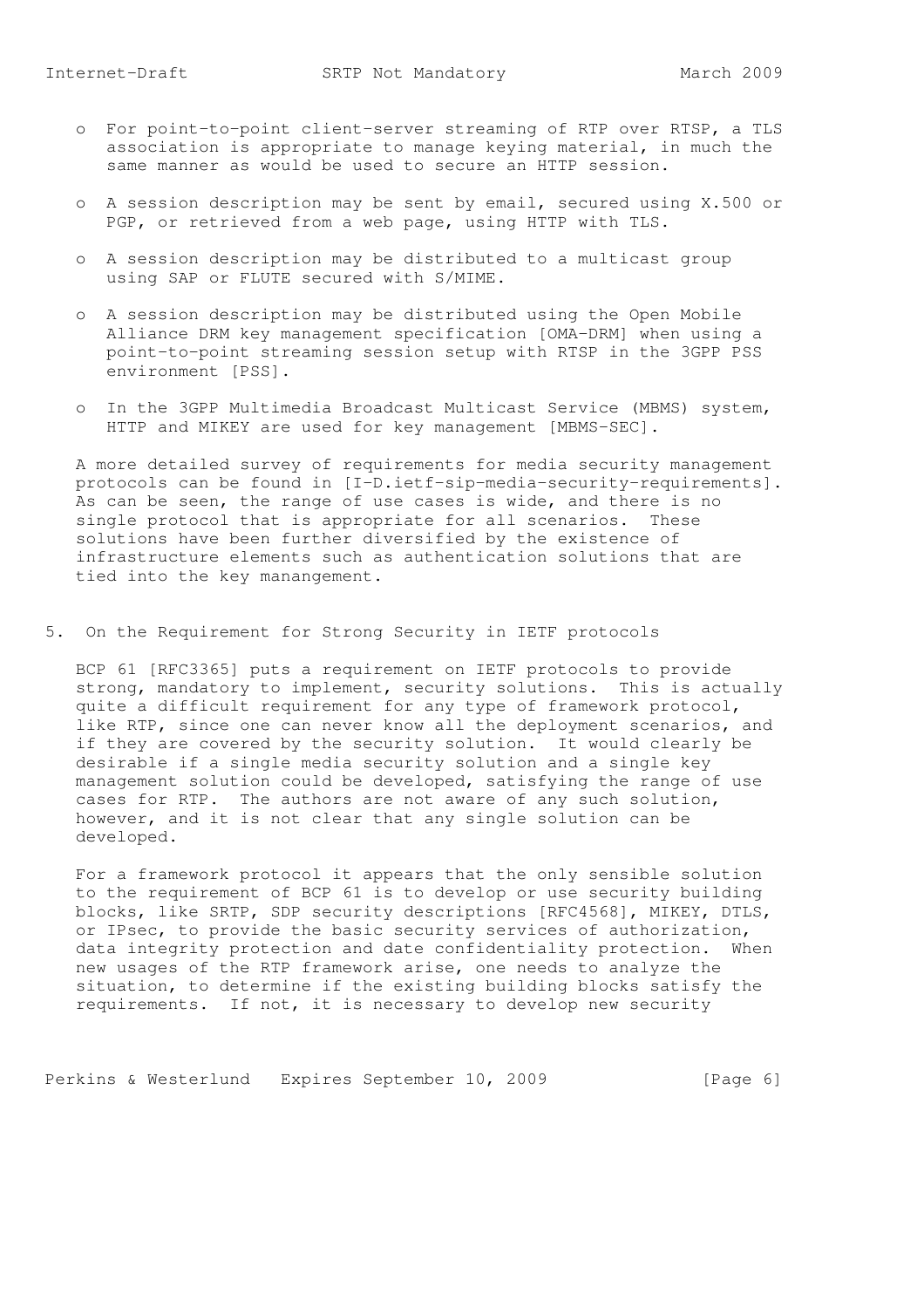building blocks.

 When it comes to fulfilling the "MUST Implement" strong security for a specific application, it will fall on that application to actually consider what building blocks it is required to support. To maximize interoperability it is desirable if certain applications, or classes of application with similar requirements, agree on what data security mechanisms and key-management should be used. If such agreement is not possible, there will be increased cost, either in the lack of interoperability, or in the need to implement more solutions. Unfortunately this situation, if not handled reasonably well, can result in a failure to satisfy the requirement of providing the users with an option of turning on strong security when desired.

### 6. Conclusions

 As discussed earlier it appears that a single solution can't be designed to meet the diverse requirements. In the absence of such a solution, it is hoped that this memo explains why SRTP is not mandatory as the media security solution for RTP-based systems, and why we can expect multiple key management solutions for systems using RTP.

 It is important for any RTP-based application to consider how it meets the security requirements. This will require some analysis to determine these requirements, followed by the selection of a mandatory to implement solution, or in exceptional scenarios several solutions, including the desired RTP traffic protection and key management. SRTP is a preferred solution for the protection of the RTP traffic in those use cases where it is applicable. It is out of scope for this memo to recommend a preferred key management solution.

### 7. Security Considerations

This entire memo is about security.

# 8. IANA Considerations

No IANA actions are required.

## 9. Acknowledgements

 Thanks to Ralph Blom, Hannes Tschofenig, Dan York, Alfred Hoenes, and Martin Ellis for their feedback.

Perkins & Westerlund Expires September 10, 2009 [Page 7]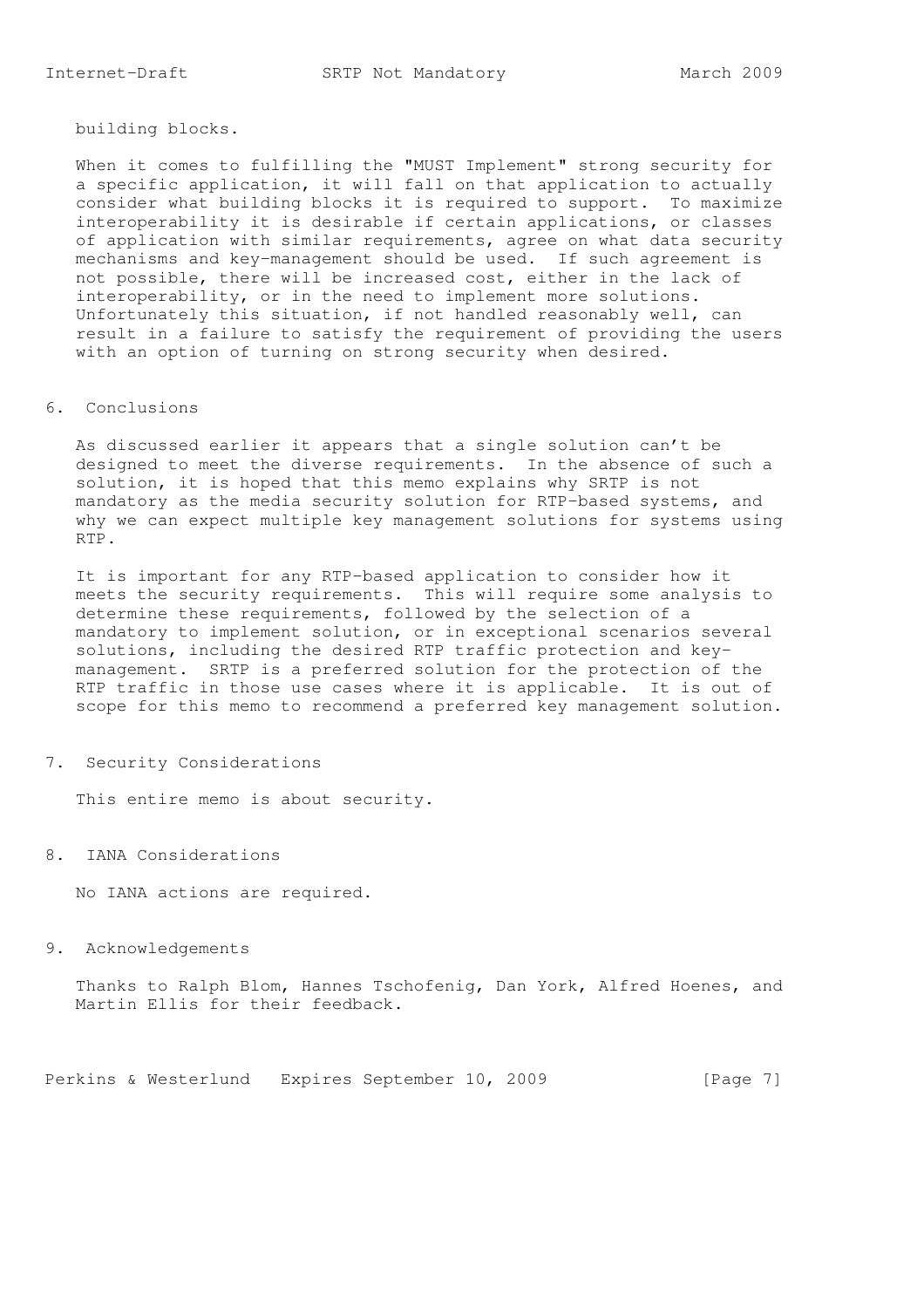10. Informative References [3GPP.33.210] 3GPP, "IP network layer security", 3GPP TS 33.210, September 2008. [ETSI.TS.102.474] ETSI, "Digital Video Broadcasting (DVB); IP Datacast over DVB-H: Service Purchase and Protection", ETSI TS 102 474, November 2007. [I-D.ietf-avt-dtls-srtp] McGrew, D. and E. Rescorla, "Datagram Transport Layer Security (DTLS) Extension to Establish Keys for Secure Real-time Transport Protocol (SRTP)", draft-ietf-avt-dtls-srtp-06 (work in progress), October 2008. [I-D.ietf-mmusic-rfc2326bis] Schulzrinne, H., Rao, A., Lanphier, R., Westerlund, M., and M. Stiemerling, "Real Time Streaming Protocol 2.0 (RTSP)", draft-ietf-mmusic-rfc2326bis-19 (work in progress), November 2008. [I-D.ietf-sip-media-security-requirements] Wing, D., Fries, S., Tschofenig, H., and F. Audet, "Requirements and Analysis of Media Security Management Protocols", draft-ietf-sip-media-security-requirements-08 (work in progress), October 2008. [I-D.zimmermann-avt-zrtp] Zimmermann, P., Johnston, A., and J. Callas, "ZRTP: Media Path Key Agreement for Secure RTP", draft-zimmermann-avt-zrtp-10 (work in progress), October 2008. [MBMS] 3GPP, "Multimedia Broadcast/Multicast Service (MBMS); Protocols and codecs TS 26.346". [MBMS-SEC] 3GPP, "Security of Multimedia Broadcast/Multicast Service (MBMS) TS 33.246". [OMA-DRM] Open Mobile Alliance, "DRM Specification 2.0". [PSS] 3GPP, "Transparent end-to-end Packet-switched Streaming Service (PSS); Protocols and codecs TS 26.234".

Perkins & Westerlund Expires September 10, 2009 [Page 8]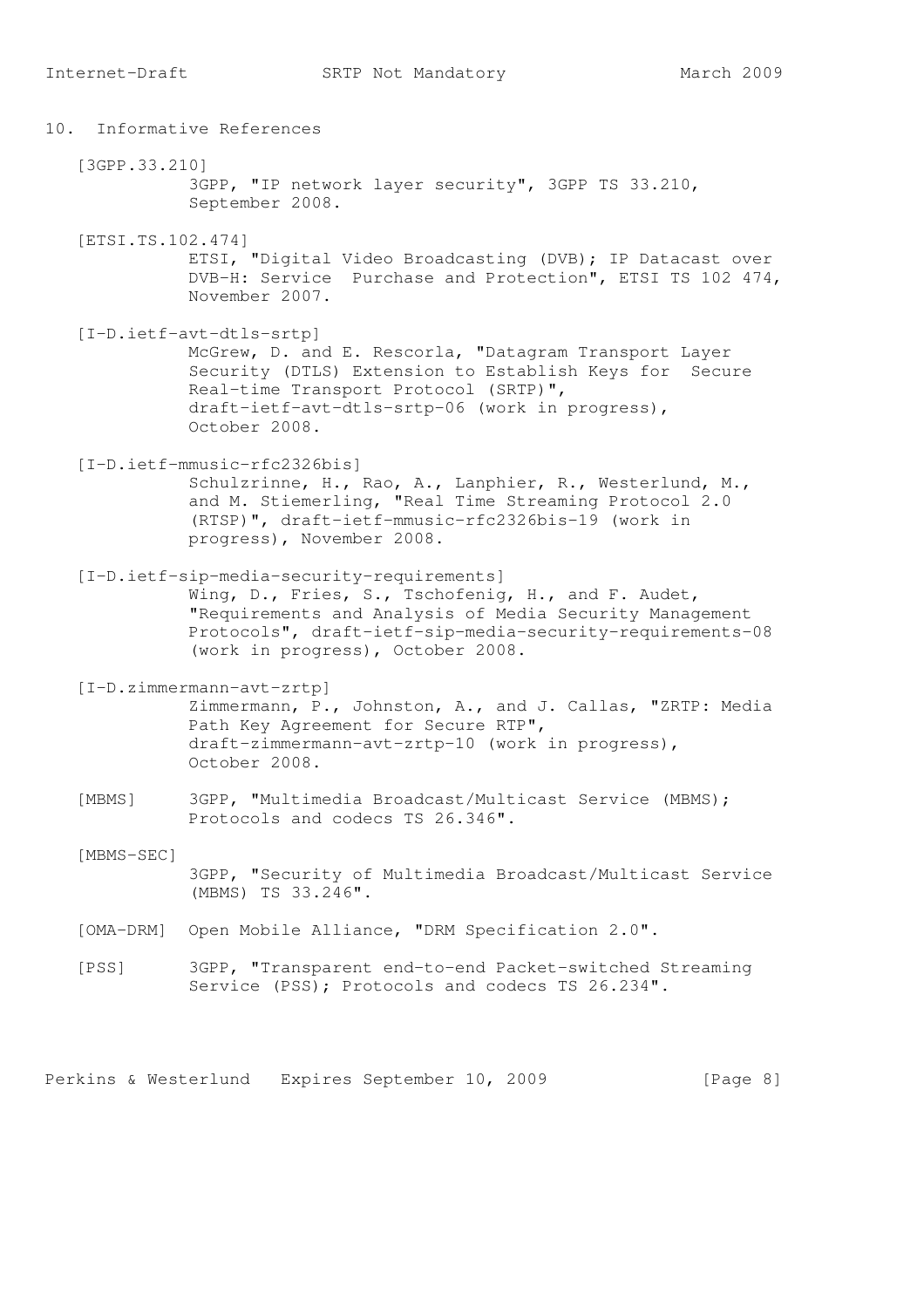- [RFC0768] Postel, J., "User Datagram Protocol", STD 6, RFC 768, August 1980.
- [RFC0793] Postel, J., "Transmission Control Protocol", STD 7, RFC 793, September 1981.
- [RFC3261] Rosenberg, J., Schulzrinne, H., Camarillo, G., Johnston, A., Peterson, J., Sparks, R., Handley, M., and E. Schooler, "SIP: Session Initiation Protocol", RFC 3261, June 2002.
- [RFC3264] Rosenberg, J. and H. Schulzrinne, "An Offer/Answer Model with Session Description Protocol (SDP)", RFC 3264, June 2002.
- [RFC3365] Schiller, J., "Strong Security Requirements for Internet Engineering Task Force Standard Protocols", BCP 61, RFC 3365, August 2002.
- [RFC3550] Schulzrinne, H., Casner, S., Frederick, R., and V. Jacobson, "RTP: A Transport Protocol for Real-Time Applications", STD 64, RFC 3550, July 2003.
- [RFC3711] Baugher, M., McGrew, D., Naslund, M., Carrara, E., and K. Norrman, "The Secure Real-time Transport Protocol (SRTP)", RFC 3711, March 2004.
- [RFC4340] Kohler, E., Handley, M., and S. Floyd, "Datagram Congestion Control Protocol (DCCP)", RFC 4340, March 2006.
- [RFC4566] Handley, M., Jacobson, V., and C. Perkins, "SDP: Session Description Protocol", RFC 4566, July 2006.
	- [RFC4567] Arkko, J., Lindholm, F., Naslund, M., Norrman, K., and E. Carrara, "Key Management Extensions for Session Description Protocol (SDP) and Real Time Streaming Protocol (RTSP)", RFC 4567, July 2006.
	- [RFC4568] Andreasen, F., Baugher, M., and D. Wing, "Session Description Protocol (SDP) Security Descriptions for Media Streams", RFC 4568, July 2006.
	- [RFC4614] Duke, M., Braden, R., Eddy, W., and E. Blanton, "A Roadmap for Transmission Control Protocol (TCP) Specification Documents", RFC 4614, September 2006.
	- [RFC5246] Dierks, T. and E. Rescorla, "The Transport Layer Security (TLS) Protocol Version 1.2", RFC 5246, August 2008.

Perkins & Westerlund Expires September 10, 2009 [Page 9]